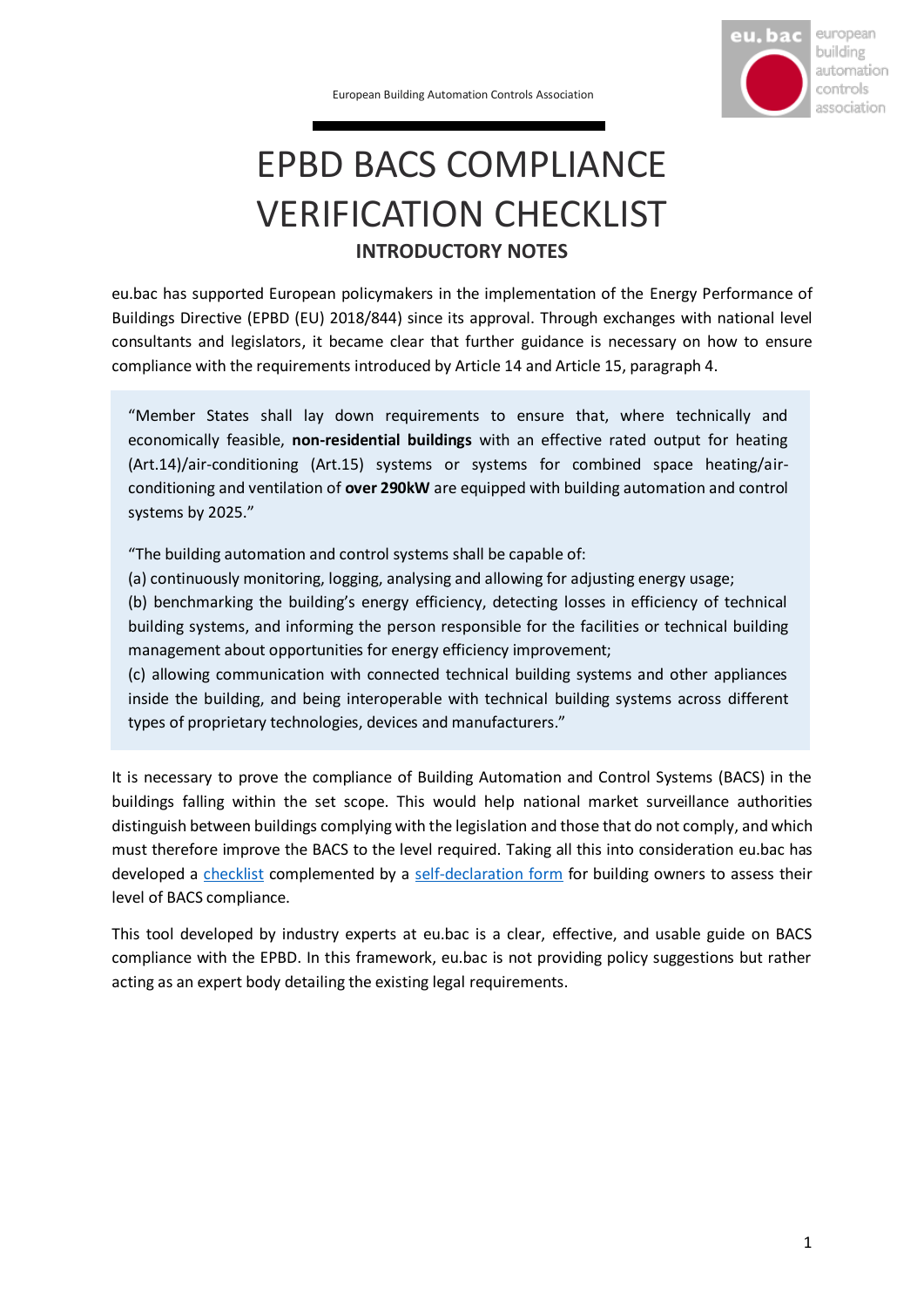# **WHO IS THE CHECKLIST FOR?**

## BUILDING INSPECTOR

Compliance needs to be confirmed by the national market surveillance authorities, for instance, a building inspector. Therefore, the checklist includes spot-checks intended to confirm whether all the necessary aspects of functionality can be provided by the installed BACS. The verification mechanism eu.bac proposes is simple and can be used by an inspector with limited BACS knowledge.

### BUILDING OWNER

In order to make the compliance verification more efficient and more effective eu.bac proposes a separate self-declaration designed to be used by the building owner or a technical expert representing the building owner. This will help the owner asses their BACS compliance in preparation for the compliance verification by the national market surveillance authorities. Furthermore, it will inform the owner about the necessary supporting documentation and the checks carried out by the building inspector.

### BUILDING DESIGNER

The technical specifications of new buildings and renovation projects in the design phase shall include the requirements for supporting records to ensure the EPBD BACS capabilities are met. The checklist provides the designer with the necessary clarifications to overcome any ambiguity within the compliance requirements in the legislation.

#### NATIONAL POLICYMAKER

Following the formal transposition of the EPBD, many Member States will need to approve further implementing decrees, specifying technical aspects which were not included in the first transposing provisions. While eu.bac suggests, consistently with previous guidelines, to translate these requirements into a requirement of EN ISO 52120 class B for all buildings in scope, the checklist will be a helpful practical tool for the legislator to clarify details about what the functionalities mean in practice.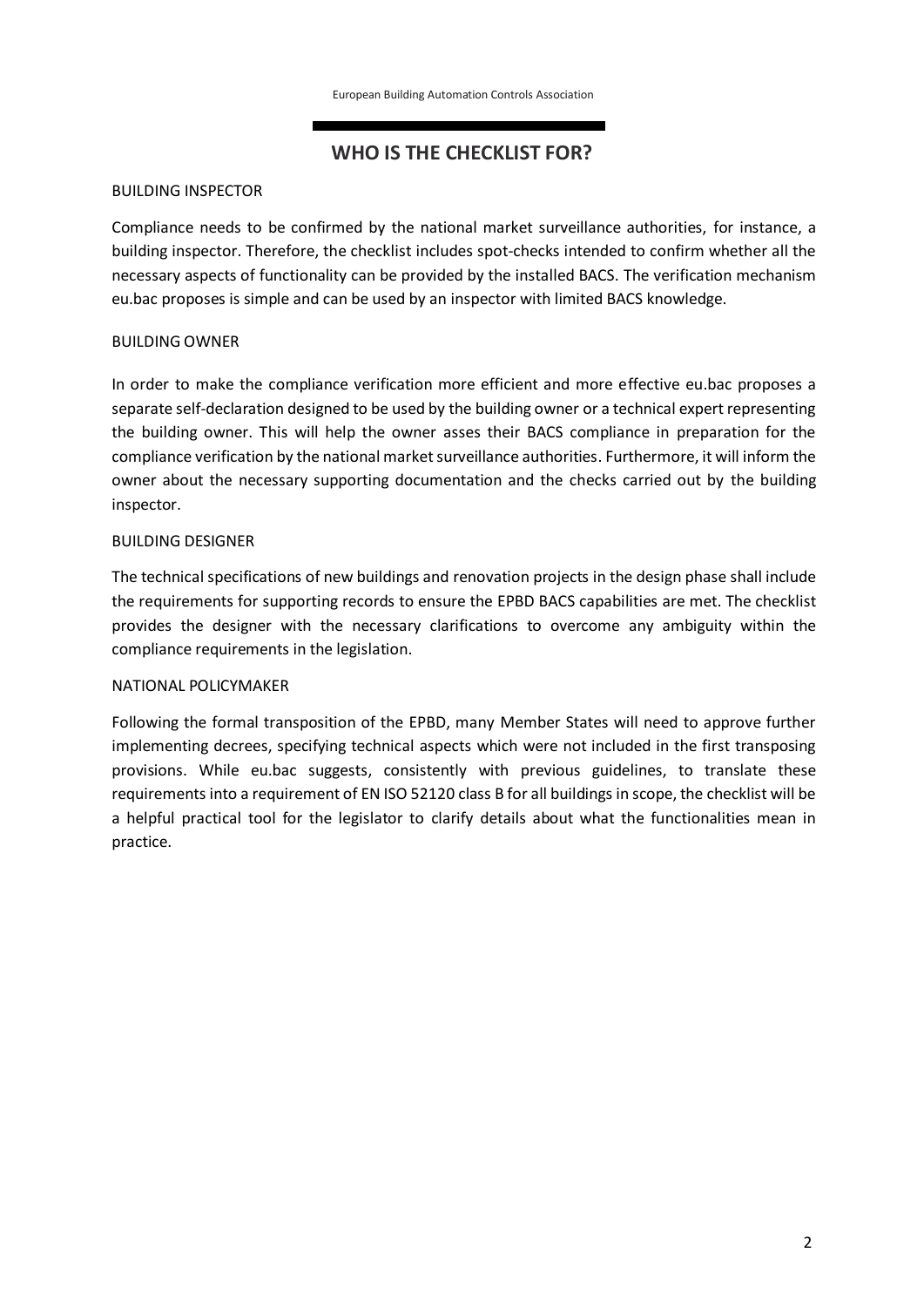# **THE CHECKLIST STRUCTURE**

The BACS compliance verification checklist is structured in a table form. The top row introduces the columns which either raise a question, provide information, or must be filled in by the inspector.

**The "ID" column** provides a reference indicator for each compliance check.

**The "self-declaration compliance question" column** shows the inspector, what aspect of the requirements the owner has been asked to comply with and for what purpose.

**The "self-declaration compliance supporting records" column** lists the set of documentation the owner has to provide in order to demonstrate compliance and offers examples of suitable records. Using any of these examples as evidence would be acceptable. Similar records to the ones described in the examples would also suffice as long as they fulfil the purpose of the specific check.

**The "compliance verification checks" column** describes the set of actions the inspector will have to take to confirm the individual aspects of compliance.

**The "response" column** is where the inspector indicates whether the individual aspects of compliance have been met.

**The "boundary conditions/prerequisites" column** is an informative description of what additional conditions should be in place in order to exploit the full potential of the BACS capabilities and ensure optimal performance. These additional requirements are not included in the law and are therefore not specifically mandated by the EPBD. The additional column is at the end of the row to clearly separate the legal requirements from recommendations.

The boundary condition inputs serve two purposes by providing:

- The owner and the building designer with information on prerequisites for the BACS capabilities to be effective, e.g. if no responsible person is nominated, the capability of BACS to inform a responsible person would be wasted
- Policymakers with information on additional possible requirements they can set at the national level, in addition to the ones found in the EPBD

| ID  | SELF-DECLARATION COMPLIANCE<br><b>QUESTIONS</b> (answered by Building<br>Owner)                                                                                                                                                                                                                                                                                                                                                                                                                                       | SELF-DECLARATION<br><b>COMPLIANCE SUPPORTING</b><br><b>RECORDS</b><br>(provided by Building)<br>Owner)                                                                                                                                                                                                                         | <b>COMPLIANCE</b><br><b>VERIFICATION</b><br><b>CHECKS</b><br>(conducted by<br>Building Inspector)                                                 | <b>RESPONSE</b>                   | Boundary Conditions /<br>PREREQUISITES for the BACS<br>capabilities to be effective                                                                                                                                                                                                                                                                                                                                                                                    |  |
|-----|-----------------------------------------------------------------------------------------------------------------------------------------------------------------------------------------------------------------------------------------------------------------------------------------------------------------------------------------------------------------------------------------------------------------------------------------------------------------------------------------------------------------------|--------------------------------------------------------------------------------------------------------------------------------------------------------------------------------------------------------------------------------------------------------------------------------------------------------------------------------|---------------------------------------------------------------------------------------------------------------------------------------------------|-----------------------------------|------------------------------------------------------------------------------------------------------------------------------------------------------------------------------------------------------------------------------------------------------------------------------------------------------------------------------------------------------------------------------------------------------------------------------------------------------------------------|--|
| (a) | CONTINUOUSLY MONITORING, LOGGING, ANALYSING and ALLOWING for ADJUSTING ENERGY USAGE                                                                                                                                                                                                                                                                                                                                                                                                                                   |                                                                                                                                                                                                                                                                                                                                |                                                                                                                                                   |                                   |                                                                                                                                                                                                                                                                                                                                                                                                                                                                        |  |
| A1  | Is the building energy meter data<br>integrated and analysed in BACS with at<br>least hourly data granularity to identify<br>energy optimisation opportunities in the<br>building? (according to EN ISO 52120 class<br>B: 7.4.1 Trending functions and<br>consumption determination) Including as<br>a minimum the following total energy data<br>for:<br>- total building thermal energy for space<br>heating, and<br>- total building thermal energy for space<br>cooling and<br>- total building electrical energy | PDF energy consumption<br>reports for building electricity,<br>heating and cooling<br>consumption respectively that<br>compare energy values over<br>different time periods, e.g.<br>cumulated daily values from<br>last month (before the<br>inspection) compared to the<br>daily values for the same month<br>from last year | Check the availability<br>of energy<br>consumption reports<br>that compare current<br>values with previous<br>periods and indicate<br>deviations. | YES $\Box$<br>$\Box$<br><b>NO</b> | Energy metering should cover a<br>minimum 80% of total HVAC building<br>energy consumption. A process to<br>audit/validate/certify the meters'<br>readings should be in place. The energy<br>data measuring systems relevant for<br>HVAC shall be regularly checked for their<br>function and accuracy.<br>Monitoring and logging are prerequisites<br>for the analysing capability. Data should<br>be retained for historical analysis, so<br>trends can be observed. |  |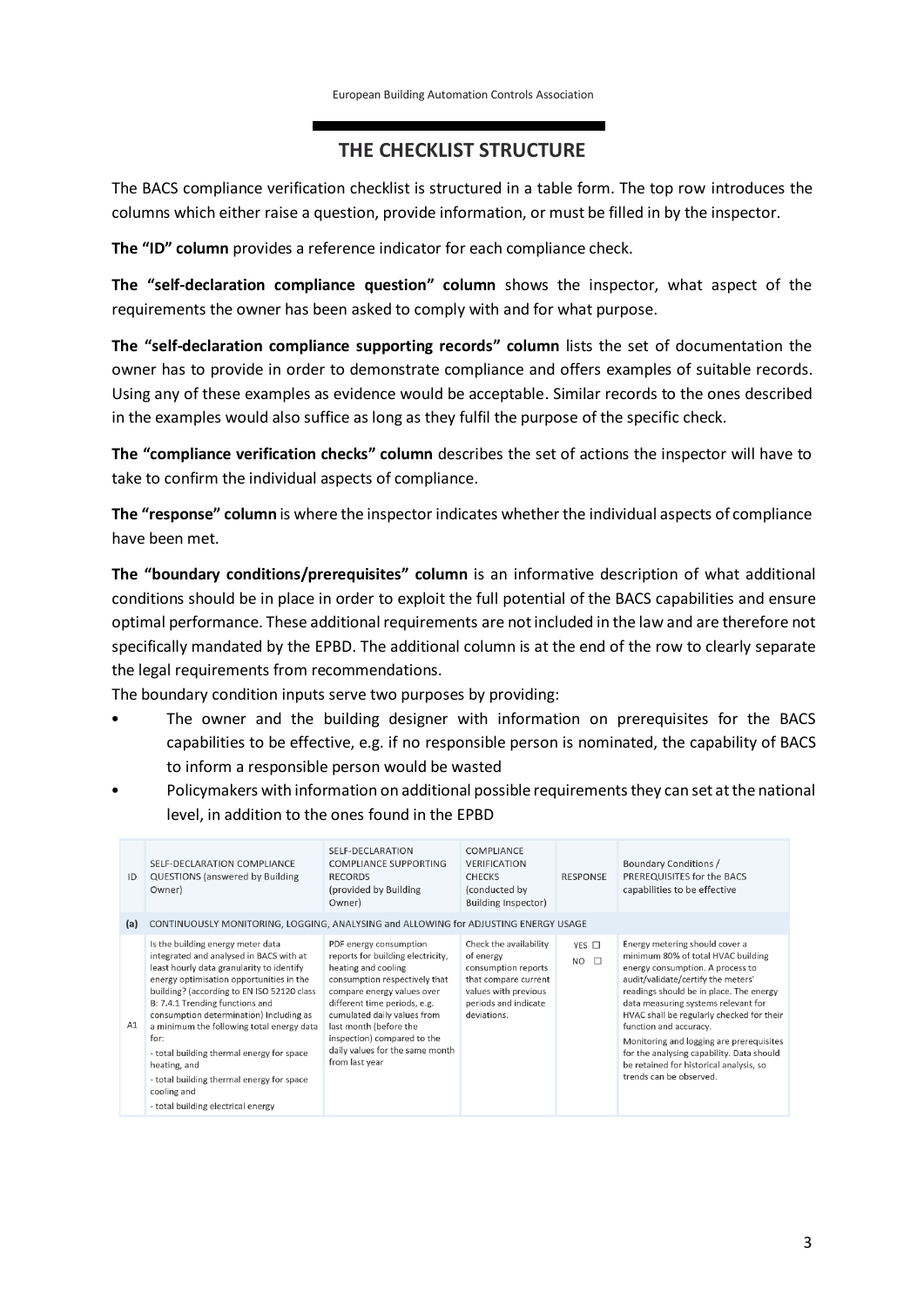Before the core section of the checklist, there are two preliminary sections. These ensure that the building falls under the scope of the EPBD BACS compliance requirements. The sample HVAC architecture graphic below demonstrates the scope of the equipment covered by the BACS compliance verification checklist.



Please note the following definitions from the EPBD:

**Heating system** refers to the combination of the components required to provide a form of indoor air treatment, by which the temperature is increased.

**Air-conditioning system** refers to the combination of the components required to provide a form of indoor air treatment, by which temperature is controlled or can be lowered.

**Effective rated output** refers to the maximum calorific output, expressed in kW, specified, and guaranteed by the manufacturer as being deliverable during continuous operation while complying with the useful efficiency indicated by the manufacturer.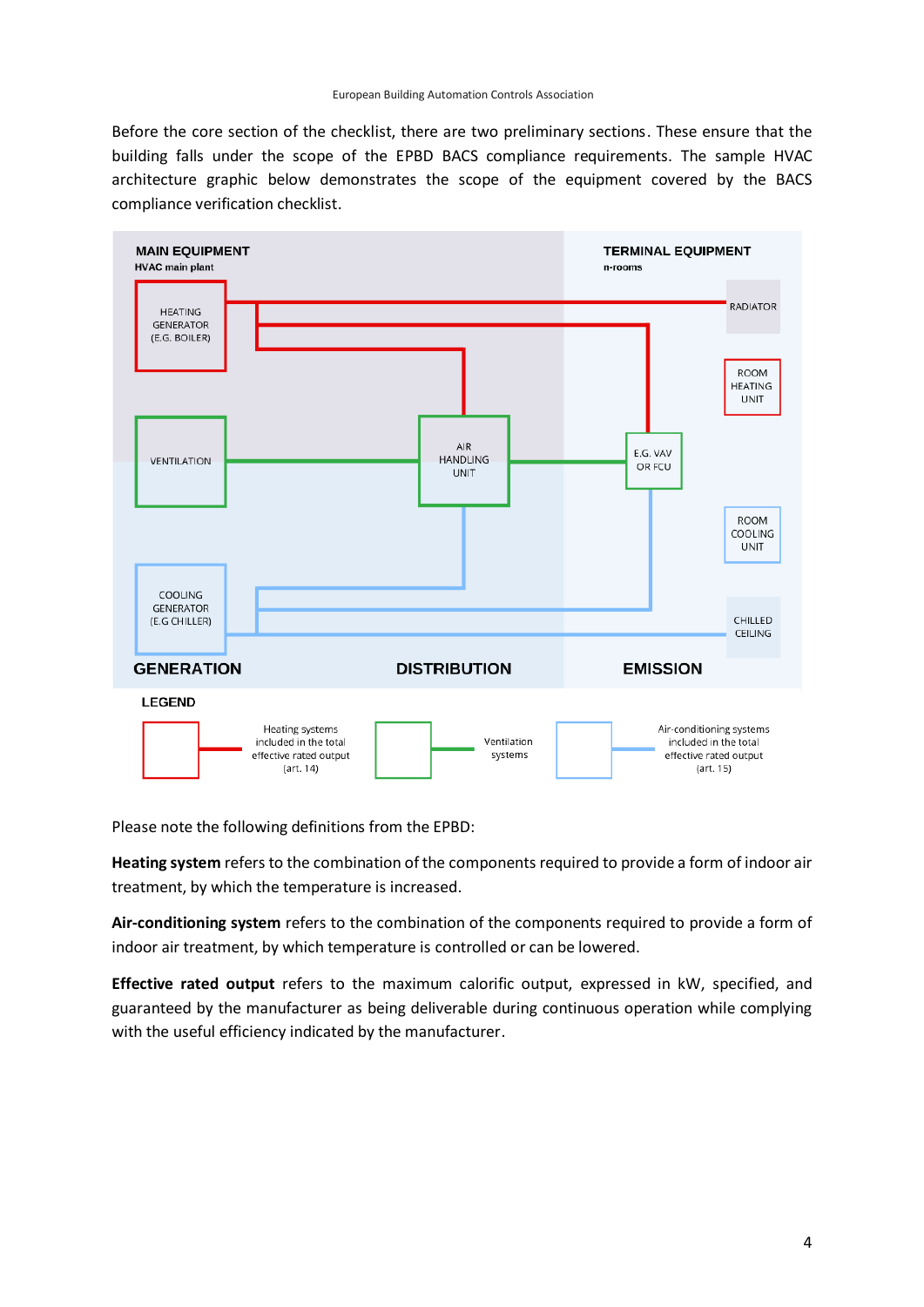**STEP 1**: The BACS compliance verification shall be conducted only if the effective rated output for heating (Art.14)/air-conditioning (Art.15) systems or systems for combined space heating/airconditioning and ventilation in the building is over 290kW. (EPBD)

Through a series of questions, this section provides information on the individual values of the effective rated output for the technical building systems in this particular building. When a technical building system (e.g. air-conditioning system) is not present in a building the respective BACS checks

| ID | <b>SELF-DECLARATION</b><br><b>COMPLIANCE QUESTIONS</b><br>(answered by Building Owner)                                                                                                                                                                         | SELF-DECLARATION<br><b>COMPLIANCE</b><br>SUPPORTING RECORDS<br>(provided by Building<br>Owner) | COMPLIANCE<br><b>VERIFICATION CHECKS</b><br>(conducted by Building<br>Inspector) | <b>RESPONSE</b> | Boundary Conditions /<br>PREREQUISITES for the<br>BACS capabilities to be<br>effective |  |  |
|----|----------------------------------------------------------------------------------------------------------------------------------------------------------------------------------------------------------------------------------------------------------------|------------------------------------------------------------------------------------------------|----------------------------------------------------------------------------------|-----------------|----------------------------------------------------------------------------------------|--|--|
|    | STEP 1: The BACS compliance verification shall be conducted only if the effective rated output for heating (Art.14)/air-conditioning<br>(Art.15) systems or systems for combined space heating/air-conditioning and ventilation in the building is over 290kW. |                                                                                                |                                                                                  |                 |                                                                                        |  |  |
|    | Information Section: 290 kW COVERAGE                                                                                                                                                                                                                           |                                                                                                |                                                                                  |                 |                                                                                        |  |  |
|    | STEP 2: The compliance verification shall be conducted only if building automation and control systems (BACS) capabilities apply to a<br>considerable extent in the building                                                                                   |                                                                                                |                                                                                  |                 |                                                                                        |  |  |
|    | Starting Section: BACS COVERAGE                                                                                                                                                                                                                                |                                                                                                |                                                                                  |                 |                                                                                        |  |  |

will not be applicable and should be clearly marked with N/A.

**STEP 2**: "The compliance verification shall be conducted only if building automation and control systems (BACS) capabilities apply to a considerable extent in the building." (eu.bac)

For the BACS capabilities to have the EPBD intended impact on the building energy performance there should be a minimum coverage of BACS-controlled heating, ventilation, and air-conditioning building systems. In this section a series of questions confirm the proportion of technical building systems which are controlled by BACS. eu.bac recommends that the compliance verification shall be conducted only if BACS apply to a considerable extent in the building.

**STEP 3**: After ensuring the building can be considered eligible for the compliance check, individual compliance checks are clustered in three different groups (each of them representing one of the three capabilities listed in Art. 14/15 par.4). References to relevant control functions in EN ISO 52120 are noted where necessary.

|                                      | ID                                                                                                                                                                                                                                                             | SELF-DECLARATION<br><b>COMPLIANCE QUESTIONS</b><br>(answered by Building Owner)                                                                                                                                               | SELF-DECLARATION<br><b>COMPLIANCE</b><br>SUPPORTING RECORDS<br>(provided by Building<br>Owner) | COMPLIANCE<br><b>VERIFICATION CHECKS</b><br>(conducted by Building<br>  Inspector) | RESPONSE | Boundary Conditions /<br>PREREQUISITES for the<br>BACS capabilities to be<br>effective |  |
|--------------------------------------|----------------------------------------------------------------------------------------------------------------------------------------------------------------------------------------------------------------------------------------------------------------|-------------------------------------------------------------------------------------------------------------------------------------------------------------------------------------------------------------------------------|------------------------------------------------------------------------------------------------|------------------------------------------------------------------------------------|----------|----------------------------------------------------------------------------------------|--|
|                                      | STEP 1: The BACS compliance verification shall be conducted only if the effective rated output for heating (Art.14)/air-conditioning<br>(Art.15) systems or systems for combined space heating/air-conditioning and ventilation in the building is over 290kW. |                                                                                                                                                                                                                               |                                                                                                |                                                                                    |          |                                                                                        |  |
| Information Section: 290 kW COVERAGE |                                                                                                                                                                                                                                                                |                                                                                                                                                                                                                               |                                                                                                |                                                                                    |          |                                                                                        |  |
|                                      |                                                                                                                                                                                                                                                                | STEP 2: The compliance verification shall be conducted only if building automation and control systems (BACS) capabilities apply to a<br>considerable extent in the building                                                  |                                                                                                |                                                                                    |          |                                                                                        |  |
|                                      | S                                                                                                                                                                                                                                                              | Starting Section: BACS COVERAGE                                                                                                                                                                                               |                                                                                                |                                                                                    |          |                                                                                        |  |
|                                      |                                                                                                                                                                                                                                                                | STEP 3: The building automation and control systems shall be CAPABLE of:                                                                                                                                                      |                                                                                                |                                                                                    |          |                                                                                        |  |
|                                      | (a)                                                                                                                                                                                                                                                            | CONTINUOUSLY MONITORING, LOGGING, ANALYSING and ALLOWING for ADJUSTING ENERGY USAGE                                                                                                                                           |                                                                                                |                                                                                    |          |                                                                                        |  |
|                                      | (b)                                                                                                                                                                                                                                                            | benchmarking the building's energy efficiency, detecting losses in efficiency of technical building systems, and informing the person<br>responsible for technical building management about opportunities for EE improvement |                                                                                                |                                                                                    |          |                                                                                        |  |
|                                      | (c)                                                                                                                                                                                                                                                            | ALLOWING COMMUNICATION with CONNECTED TBS and OTHER APPLIANCES inside the building, and BEING INTEROPERABLE<br>with TBS across DIFFERENT TYPES of PROPRIETARY TECHNOLOGIES, DEVICES and MANUFACTURERS                         |                                                                                                |                                                                                    |          |                                                                                        |  |
|                                      |                                                                                                                                                                                                                                                                |                                                                                                                                                                                                                               |                                                                                                |                                                                                    |          |                                                                                        |  |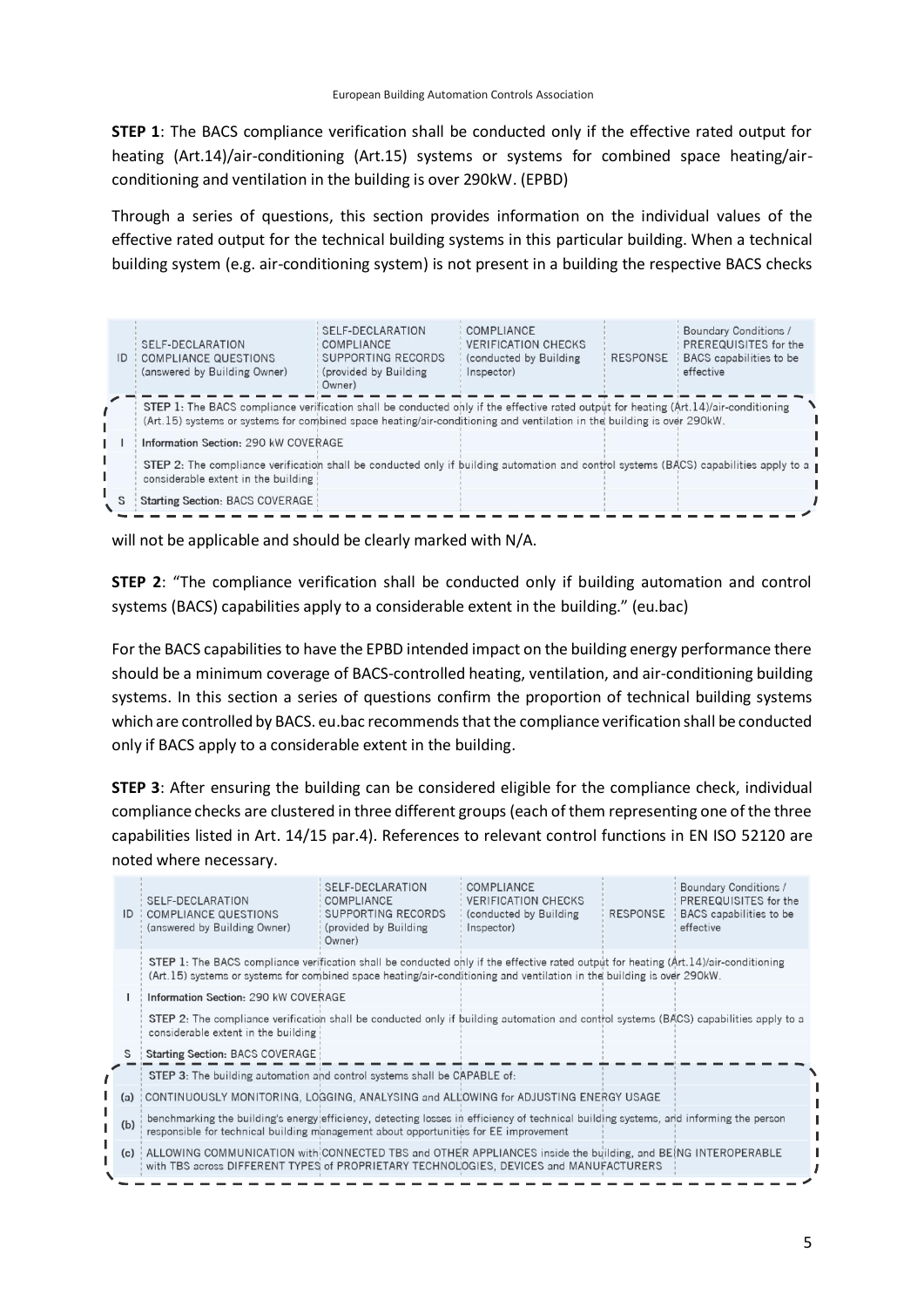The building inspector is to use the "RESPONSE" column checkboxes "YES" and "NO" to mark the result of the specific check for each row. For each compliance verification check if the answer in the selfdeclaration was positive, the supporting records are available and the spot-check has confirmed it, "YES" should be marked in the checkbox. If any of these are missing "NO" should be marked. To comply with the legal requirements, all rows in the three groups of functionalities must be marked with a "YES". If any is negative, the BACS do not comply with the legal requirements and must therefore be improved to the required state.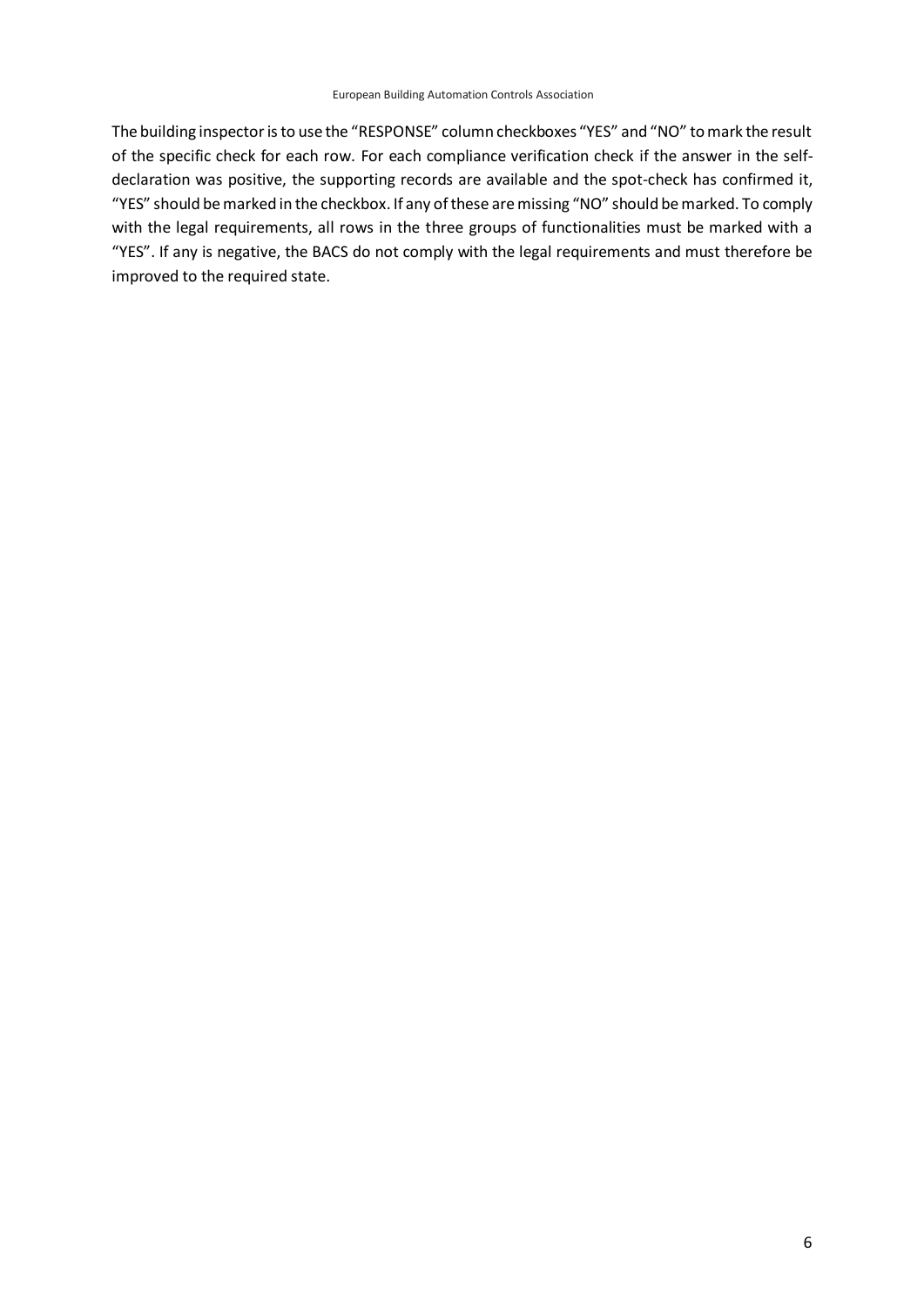# **THE SELF-DECLARATION**

A separate self-declaration designed to be used by the building owner or a technical expert representing the building owner is the final element of the BACS compliance verification toolkit. The owner can use the list to answer the self-declaration questions and provide the necessary supporting records. The self-declaration starts with a building information section to be filled in and signed accordingly. The building inspector column is visible only for information purposes to anticipate what checks will be carried out.

#### **BUILDING INFORMATION**

| <b>BUILDING NAME</b>                 |  |
|--------------------------------------|--|
| <b>BUILDING ADDRESS</b>              |  |
| <b>FLOOR AREA</b>                    |  |
| BUILDING OWNERS NAME                 |  |
| OWNERS SIGNATURE AND<br>DATE         |  |
| RESPONSIBLE EXPERT                   |  |
| <b>EXPERTS SIGNATURE AND</b><br>DATE |  |

#### **SELF-DECLARATION**

|    | STEP 1: The BACS compliance verification shall be conducted only if the effective rated output for heating (Art.14)/air-conditioning<br>(Art.15) systems or systems for combined space heating/air-conditioning and ventilation in the building is over 290kW.                                                                                                                                                                                                                                                                                                                                            |            |                                                                                                                                                |                                                                                        |                                                                                                                                               |  |
|----|-----------------------------------------------------------------------------------------------------------------------------------------------------------------------------------------------------------------------------------------------------------------------------------------------------------------------------------------------------------------------------------------------------------------------------------------------------------------------------------------------------------------------------------------------------------------------------------------------------------|------------|------------------------------------------------------------------------------------------------------------------------------------------------|----------------------------------------------------------------------------------------|-----------------------------------------------------------------------------------------------------------------------------------------------|--|
| ID | SELF-DECLARATION<br>COMPLIANCE QUESTIONS<br>(answered by Building Owner)                                                                                                                                                                                                                                                                                                                                                                                                                                                                                                                                  | RESPONSE   | SELF-DECLARATION<br>COMPLIANCE<br>SUPPORTING RECORDS<br>(provided by Building)<br>Owner)                                                       | Boundary Conditions /<br>PREREQUISITES for the<br>BACS capabilities to be<br>effective | COMPLIANCE<br><b>VERIFICATION CHECKS</b><br>(conducted by Building)<br>Inspector)                                                             |  |
|    | Information Section: 290 kW COVERAGE                                                                                                                                                                                                                                                                                                                                                                                                                                                                                                                                                                      |            |                                                                                                                                                |                                                                                        |                                                                                                                                               |  |
| 1  | "What is the effective rated output<br>(calorific output as per EPBD) of the<br>Heating equipment in the building<br>Heating systems (output of all heat<br>generators in the building including<br>main Heating equipment in<br>plantrooms, e.g. boiler, solar heat<br>system, CHP and heat-generating<br>terminal equipment in rooms, e.g.<br>electric direct heater)?<br>NOTE: Every heat generator that adds<br>heat to the building space regardless<br>of its locations (generation in main<br>HVAC plant, distribution and<br>emission in the room) should be<br>added in the sum for the output." | $<$ kW $>$ | PDF list of Heating system<br>main equipment with<br>indication of the maximum<br>calorific output, expressed in<br>kW, per piece of equipment |                                                                                        | Check equipment nameplates<br>of main Heating systems<br>equipment in main HVAC<br>plant or the building<br>Operation & Maintenance<br>Manual |  |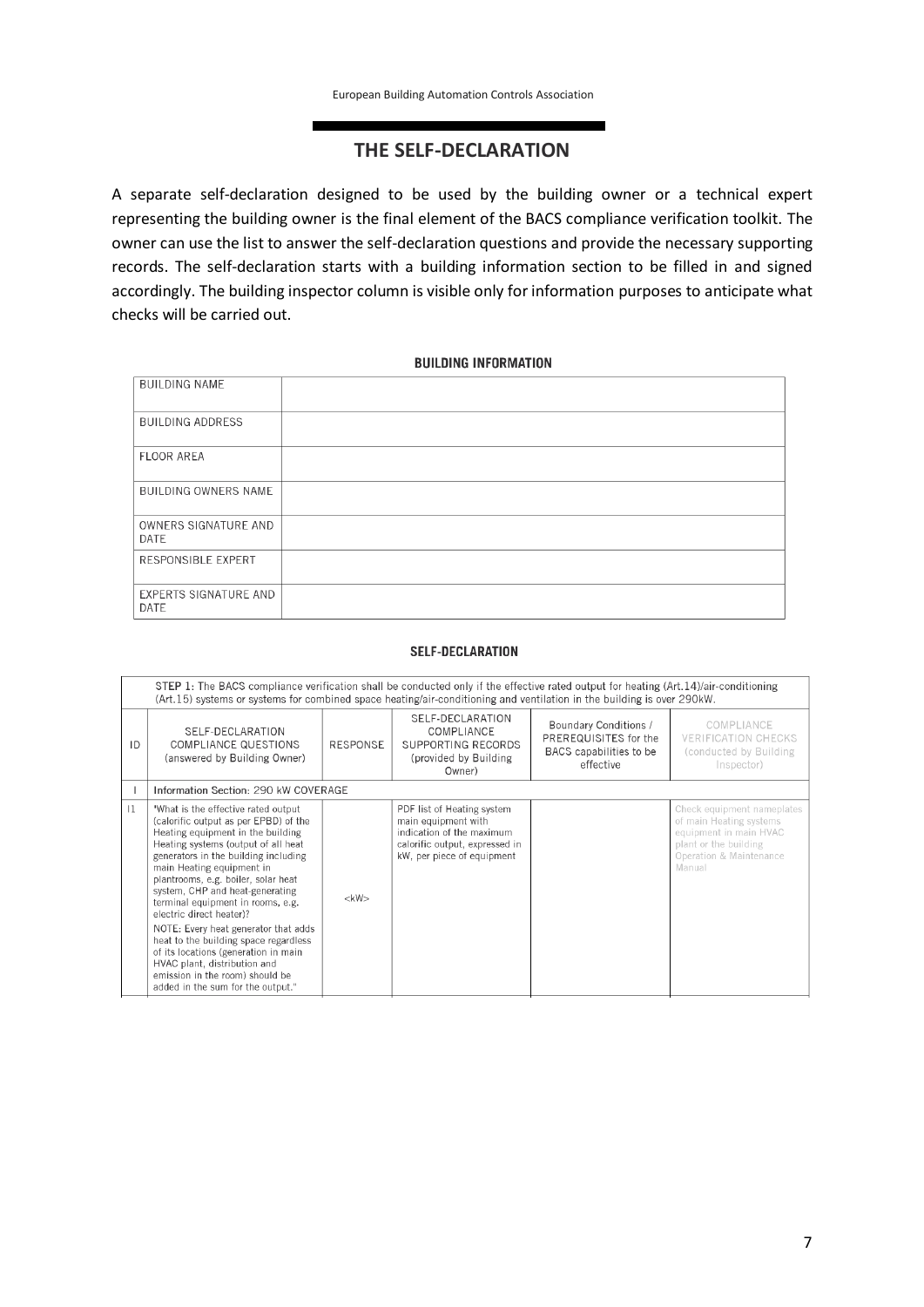European Building Automation Controls Association

# **ABBREVIATIONS USED**

- BACS Building Automation and Control System
- EPBD Energy Performance of Buildings Directive
- HVAC Heating, Ventilation, and Air-conditioning
- TBS Technical Building Systems
- FCU Fan Coil Unit
- VAV Variable Air Volume

# **SOURCES AND REFERENCES**

[Energy Performance of Buildings Directive](https://eur-lex.europa.eu/legal-content/EN/TXT/?uri=uriserv:OJ.L_.2018.156.01.0075.01.ENG&toc=OJ:L:2018:156:TOC) [https://eur-lex.europa.eu/legal](https://eur-lex.europa.eu/legal-content/EN/TXT/?uri=uriserv:OJ.L_.2018.156.01.0075.01.ENG&toc=OJ:L:2018:156:TOC)[content/EN/TXT/?uri=uriserv:OJ.L\\_.2018.156.01.0075.01.ENG&toc=OJ:L:2018:156:TOC](https://eur-lex.europa.eu/legal-content/EN/TXT/?uri=uriserv:OJ.L_.2018.156.01.0075.01.ENG&toc=OJ:L:2018:156:TOC)

[eu.bac, Guidelines for the transposition of the new Energy Performance Buildings Directive](https://www.eubac.org/cms/upload/eu.bac_guidelines_on_revised_EPBD_June_2019.pdf) [https://www.eubac.org/cms/upload/eu.bac\\_guidelines\\_on\\_revised\\_EPBD\\_June\\_2019.pdf](https://www.eubac.org/cms/upload/eu.bac_guidelines_on_revised_EPBD_June_2019.pdf)

[Waide Strategic Efficiency Limited, The impact of the revision of the EPBD on energy savings from](https://www.eubac.org/cms/upload/downloads/position_papers/EPBD_impacts_from_building_automation_controls.pdf)  [the use of building automation and controls](https://www.eubac.org/cms/upload/downloads/position_papers/EPBD_impacts_from_building_automation_controls.pdf)

[https://www.eubac.org/cms/upload/downloads/position\\_papers/EPBD\\_impacts\\_from\\_building\\_aut](https://www.eubac.org/cms/upload/downloads/position_papers/EPBD_impacts_from_building_automation_controls.pdf) [omation\\_controls.pdf](https://www.eubac.org/cms/upload/downloads/position_papers/EPBD_impacts_from_building_automation_controls.pdf)

EN ISO 52120: Energy performance of buildings - [Contribution of building automation, controls and](https://www.iso.org/standard/65883.html)  [building management](https://www.iso.org/standard/65883.html)